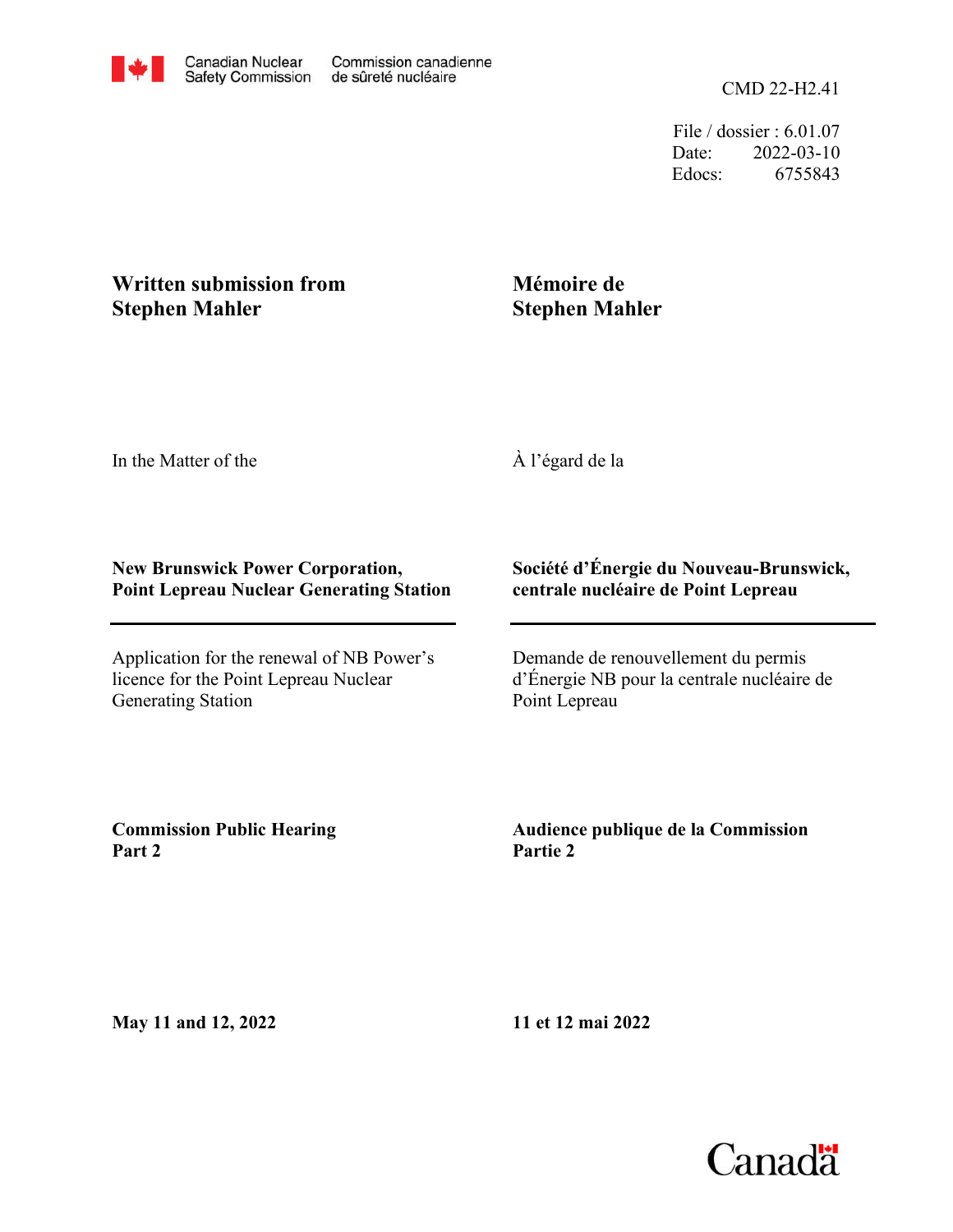FROM: Stephen Mahler Sent by email on March 10, 2022

Subject line: Intervention PLNGS Hearing Ref. 2022-H-02

# 1. Limiting public input

NB Power's request to renew the licence of PLNGS for 25 years would effectively prevent any public input during the remaining life of the station.

A lengthy renewal at a time when there are so many uncertainties that could affect the station's safety, reliability and financial viability, would show a flagrant disregard for the public interest. It is critical that there be regular, timely opportunities to input the evolving needs and concerns of upcoming generations in New Brunswick.

NB Power's request to renew the licence of PLNGS for 25 years would effectively prevent any public input during the remaining life of the station.

A 25-year licence means that we will have no chance to have our say again until 2047!

The Bay of Fundy is one of the natural wonders of North America. We already know that the Lepreau nuclear plant is killing fish in the Bay due to entrainment from the water intake. A 25-year licence period may decrease the amount of regular assessments of the decline in marine health.

The Lepreau nuclear plant emits radioactive tritium, a carcinogen, into air and water. Canada's current "safe" limits for tritium are many times higher than in other countries.

The Point Lepreau plant is a financial boondoggle. New Brunswickers may decide to close it down before 25 years.

Conclusion: The CNSC must not renew the operating licence for Point Lepreau power station for the requested 25 years. Instead, the CNSC should continue to consider 5-year relicensing periods, and work toward decommissioning.